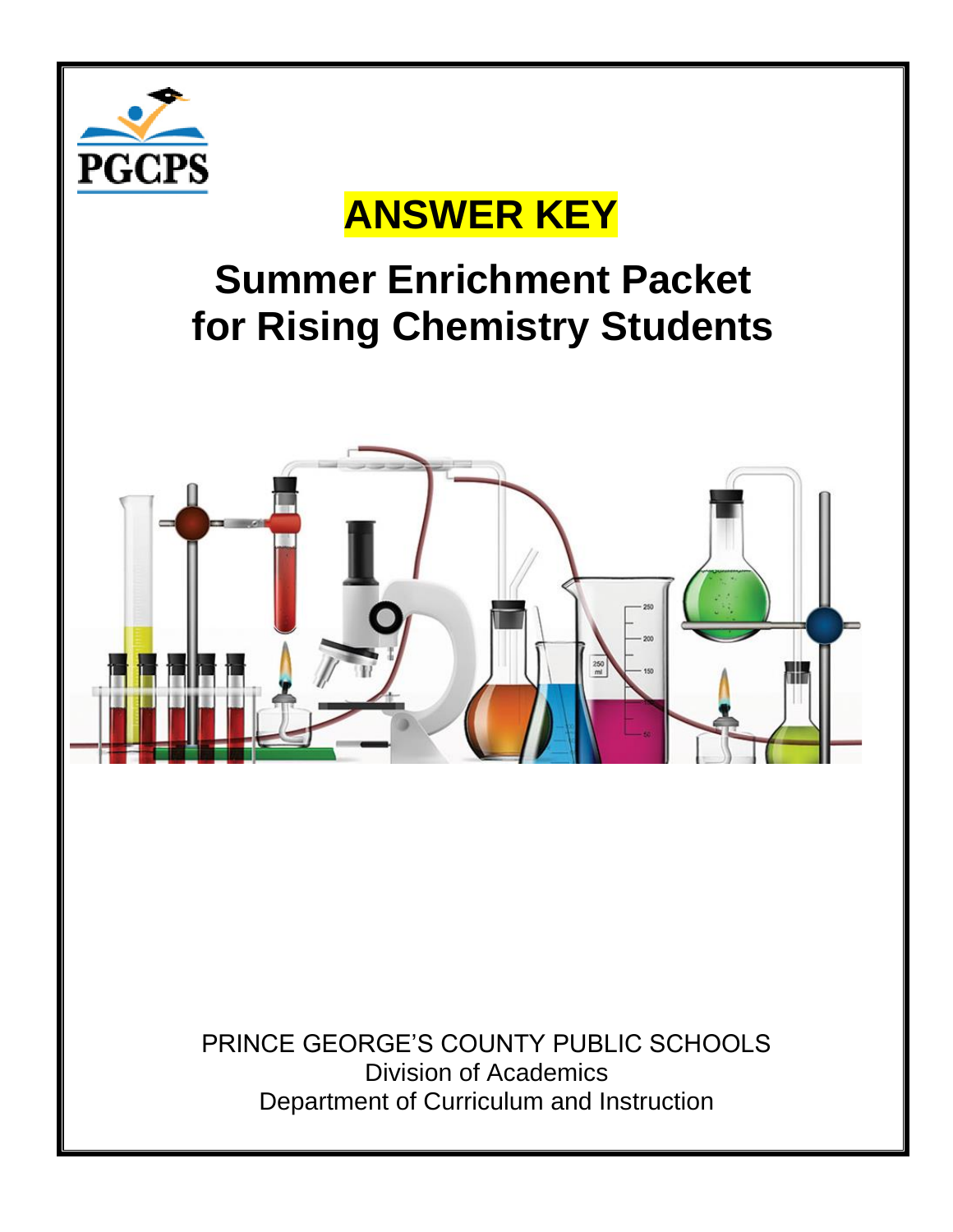## **Answer Key Summer Enrichment Packet for Rising Chemistry Students**

| <b>Week</b>                                     | <b>Answers</b>                                                                                                                                                                                                                                                                                                                                                                                                                                                                                                                                                                                                                                                                                                                                                                                                                                                                                                                                                                                                                                                                                                                                             |
|-------------------------------------------------|------------------------------------------------------------------------------------------------------------------------------------------------------------------------------------------------------------------------------------------------------------------------------------------------------------------------------------------------------------------------------------------------------------------------------------------------------------------------------------------------------------------------------------------------------------------------------------------------------------------------------------------------------------------------------------------------------------------------------------------------------------------------------------------------------------------------------------------------------------------------------------------------------------------------------------------------------------------------------------------------------------------------------------------------------------------------------------------------------------------------------------------------------------|
| <b>Week One</b><br><b>Periodic Table Basics</b> | <b>Periodic Table Questions</b><br>Helium (He), Neon (Ne), Argon (Ar)<br>1.<br>2.<br>Hydrogen (H), Lithium (Li), Sodium (Na)<br>3.<br>The number of valence electrons increases by one as you move across the table from left<br>to right.<br>The number of energy levels increases by one as you move down the group.<br>4.<br>The name of each family should be placed at the top of each column.<br>5.<br>The elements in each family are located in the same column.<br>6.<br>Hydrogen could be classified in either Alkali Metals or Halides. Alkali Metals - Hydrogen<br>7.<br>has only one valence electron so it could be classified with the alkali metals. Halides -<br>Hydrogen only needs one more valence electron to fill its outer shell so it could be<br>classified with the halides.<br>Radium - Alkaline Earth Metal, Tin - Carbon Family, Iodine - Halide, Cesium - Alkali<br>8.<br>Metal<br>Barium = 2, Lead = 4, Bismuth = 5, Potassium = 1<br>9.                                                                                                                                                                                    |
| <b>Week Two</b><br><b>Atoms and Bonding</b>     | <b>Ionic Bonds</b><br>Two. A sulfide ion has a charge of 2-. Since potassium ions only have a charge of 1+, two<br>1.<br>potassium ions are needed to balance the charge.<br>CaCl <sub>2</sub> , K <sub>3</sub> PO <sub>4</sub><br>2.<br>3.<br>Magnesium sulfide, ammonium chloride, and potassium oxide<br>Ammonium and phosphate are polyatomic.<br>4.                                                                                                                                                                                                                                                                                                                                                                                                                                                                                                                                                                                                                                                                                                                                                                                                   |
|                                                 | <b>Pulling Away Electrons</b><br>Atomic radius increases from top to bottom; atomic radius decreases from left to right.<br>1.<br>Cesium; barium. These two should be the most reactive of their groups because each has<br>the largest atomic radius in its group. The element with the largest atomic radius holds<br>some of its electrons less tightly, so the electrons are easier to remove.<br>The Group 1 element is more reactive in each case because the atomic radius of the<br>3.<br>Group 1 element is larger than the atomic radius of the corresponding Group 2 element.<br>This means the Group 1 element holds onto some of its electrons less tightly, so the<br>electrons require less energy to remove. Also, two electrons must be removed from Group<br>2 atoms, which would require more energy than needed to remove one electron from<br>Group 1 atoms.<br>Across a period, the noble gas elements would have the smallest atomic radii of any<br>4.<br>group, which means that their electrons would be held onto the tightest. To remove an<br>electron and get these elements to react would require large amounts of energy. |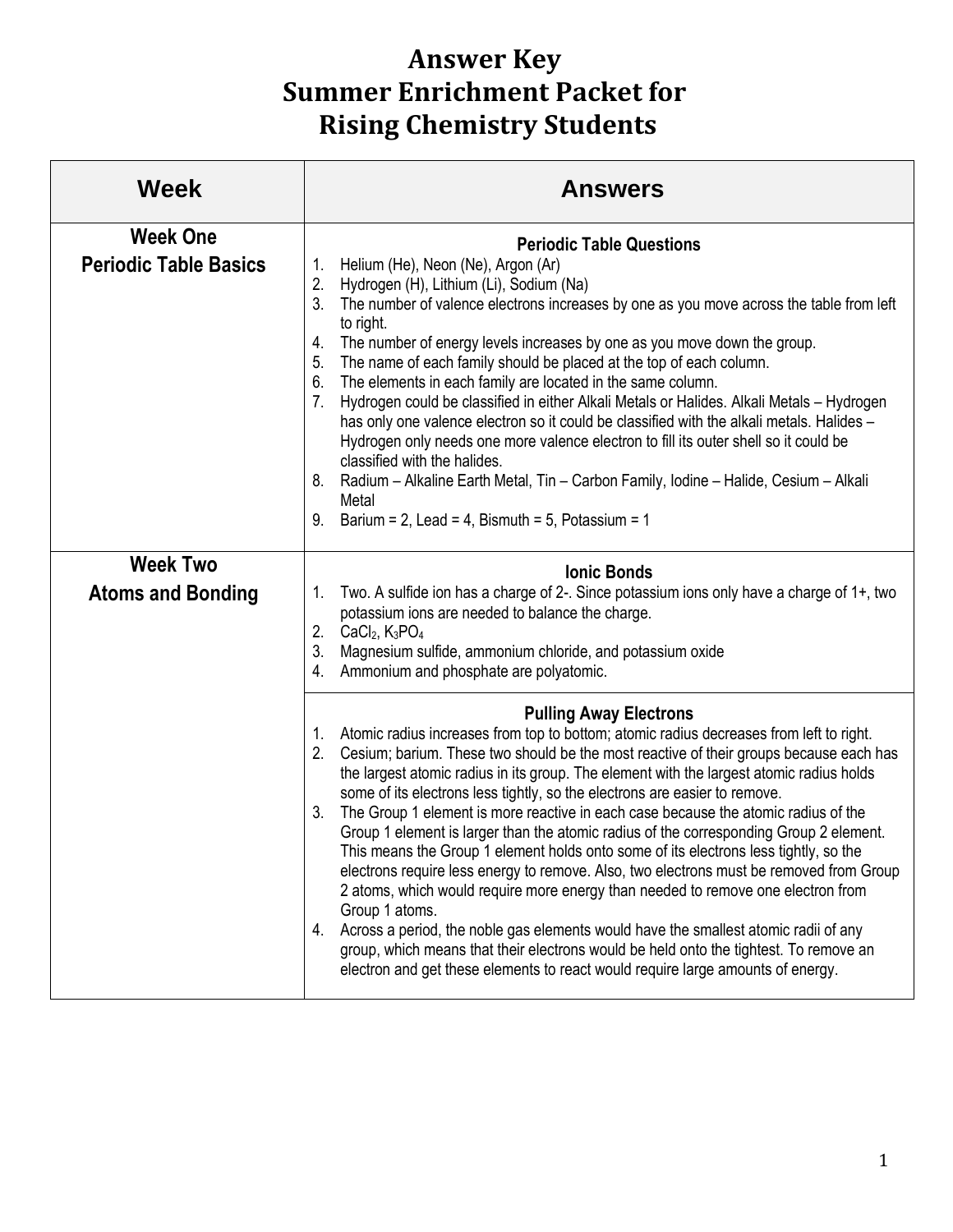|                                    | <b>Covalent Bonds</b>                                                                                                                                                                                           |
|------------------------------------|-----------------------------------------------------------------------------------------------------------------------------------------------------------------------------------------------------------------|
|                                    | Students should have drawn one circle around the shared electrons in each diagram (one<br>$1_{\cdot}$<br>electron pair in HF and $F_2$ , two electron pairs shared in $O_2$ and three electron pairs in $N_2$ ) |
|                                    | The bond in $O_2$ .<br>2.                                                                                                                                                                                       |
|                                    | 3. The bond in $N_2$ .                                                                                                                                                                                          |
|                                    | The polar bond is a result of the fluorine atom pulling more strongly on the shared<br>4.<br>electrons than the hydrogen atom.                                                                                  |
|                                    | $N_2$ , $O_2$ , and $F_2$ have nonpolar bonds.<br>5.                                                                                                                                                            |
|                                    | Compared to ionic compounds, molecular compounds have lower melting and boiling<br>6.                                                                                                                           |
|                                    | points. Most molecular compounds are poor conductors of electricity when melted or                                                                                                                              |
|                                    | dissolved.                                                                                                                                                                                                      |
|                                    | <b>Oil Spills</b>                                                                                                                                                                                               |
|                                    | Oil will not mix with polar water because oil is nonpolar. It will only float on the water's<br>1.<br>surface. This allows floating barriers to keep oil contained until it can be removed with nets.           |
|                                    | If oil mixed with water, it could not be separated from water as easily.                                                                                                                                        |
|                                    | Because the bonds are made up of two of the same kind of atom bonded together, they<br>2.                                                                                                                       |
|                                    | both would have an equal pull on the electrons involved in the bond. That means the                                                                                                                             |
|                                    | valence electrons are shared equally and the bonds are nonpolar.<br>3. One end of a detergent molecule attracts a water molecule, while the other end attracts an                                               |
|                                    | oil molecule. This attraction pulls apart a large oil spill bit by bit.                                                                                                                                         |
|                                    | No. No matter how small the oil particles are, they will never mix with the water, because<br>4.                                                                                                                |
|                                    | oil is nonpolar and water is polar. Even if they look lie they are mixed, the oil and water will                                                                                                                |
|                                    | eventually separate.                                                                                                                                                                                            |
| <b>Week Three</b>                  | <b>Observing Chemical Change</b><br>Answers will vary. Sample response:<br>1.                                                                                                                                   |
| <b>Chemical Reactions (Part I)</b> | Change in texture, from gooey liquid to dry and crumbly solid.                                                                                                                                                  |
|                                    | 2. Chemical change                                                                                                                                                                                              |
|                                    | 3. Answers will vary. Sample response:<br>Change in color, from brown log to black ashes                                                                                                                        |
|                                    | Chemical change<br>4.                                                                                                                                                                                           |
|                                    | 5. Answers will vary. Sample response:                                                                                                                                                                          |
|                                    | Change in state, from liquid water to solid ice                                                                                                                                                                 |
|                                    | Physical change<br>6.                                                                                                                                                                                           |
|                                    | <b>Separation Science</b>                                                                                                                                                                                       |
|                                    | In filtration, a liquid-solid mixture is passed through a filter to remove solid particles from<br>1.                                                                                                           |
|                                    | the mixture. Filters that you can install on your kitchen faucet or the type you buy and place                                                                                                                  |
|                                    | inside a pitcher of drinking water use filtration to remove small particles.<br>2.<br>Evaporation can be used to separate salt from seawater to produce fresh water and also                                    |
|                                    | salt for commercial purposes. This can ben done by pumping the seawater into large,                                                                                                                             |
|                                    | shallow holding tanks. When the water evaporates, the salt remains.                                                                                                                                             |
|                                    | Mixtures that have solid particles large enough and heavy enough to settle out of the<br>3.                                                                                                                     |
|                                    | mixture on standing can be decanted. Decanting can be done almost anywhere because it<br>does not require special equipment. You only need a container with a spout and another                                 |
|                                    | container to hold the separated liquid.                                                                                                                                                                         |
|                                    | 4. Separations of the types mentioned here cause physical changes because no new                                                                                                                                |
|                                    | substances form. The individual substances you get after separation were present in the<br>mixture at the start.                                                                                                |
|                                    | <b>What is a Chemical Reaction?</b>                                                                                                                                                                             |
|                                    | Answers and Annotations will vary.                                                                                                                                                                              |
|                                    |                                                                                                                                                                                                                 |
|                                    |                                                                                                                                                                                                                 |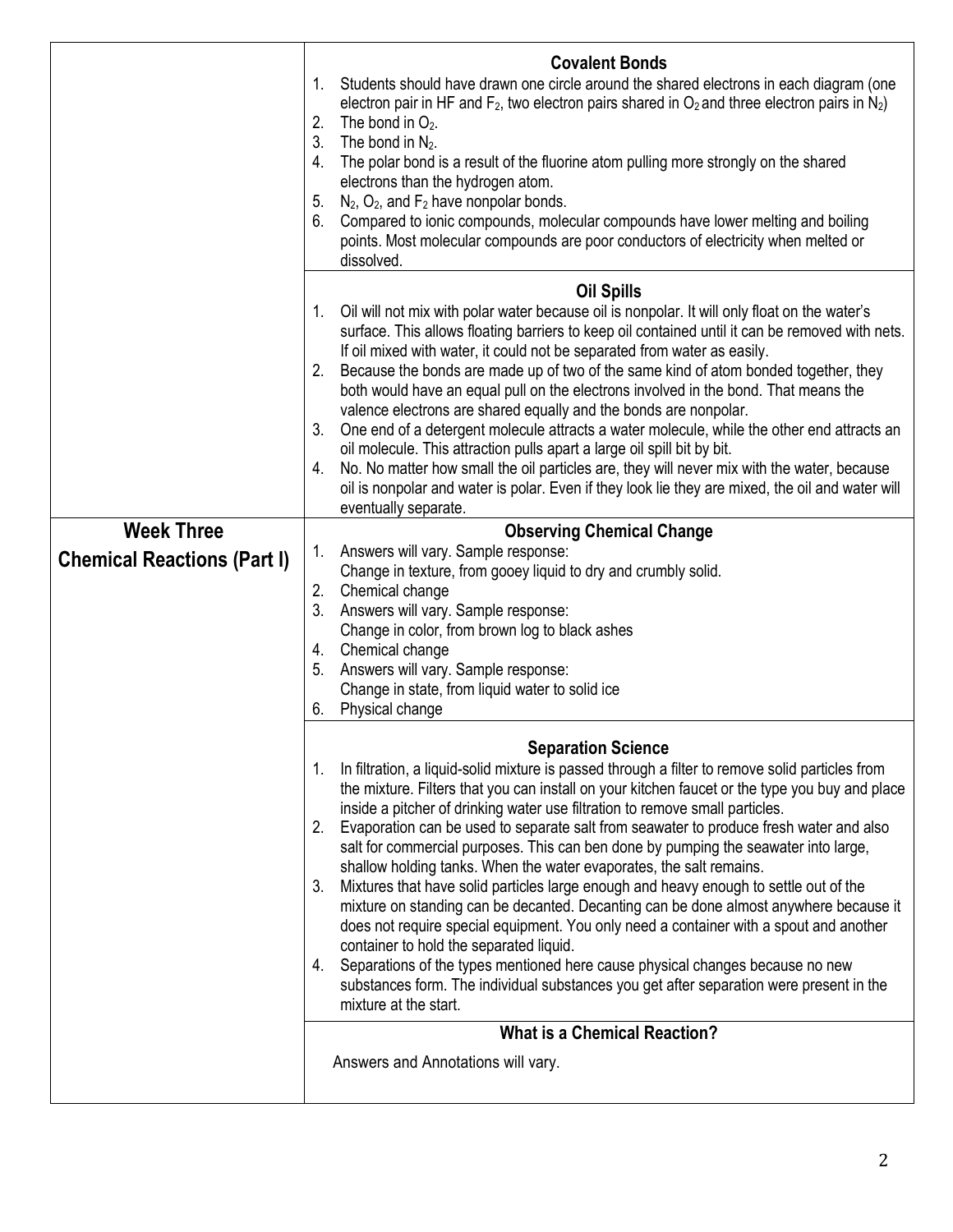|                                                         | <b>Describing Chemical Reactions</b><br>1. a. FeS + 2HCl $\rightarrow$ FeCl <sub>2</sub> + H <sub>2</sub> S<br>b. Replacement<br>2. a. $2Na + F2 \rightarrow 2NaF$<br>b. Synthesis<br>a. 2HgO $\rightarrow$ 2Hg + O <sub>2</sub><br>3.<br>b. Decomposition<br>Two molecules of hydrogen combine with one molecule of oxygen to form two molecules<br>4.<br>of water. Each hydrogen molecule is formed by two hydrogen atoms, the oxygen molecule<br>is formed by two atoms of oxygen, and each water molecule is made of two hydrogen<br>atoms bonded with one oxygen atom.<br>The conservation of mass states that mass is neither created nor destroyed during a<br>5.<br>chemical reaction. The equation is balanced because both the reactants and the product<br>contain the same number of atoms of each element: four hydrogen atoms and two oxygen<br>atoms. |
|---------------------------------------------------------|----------------------------------------------------------------------------------------------------------------------------------------------------------------------------------------------------------------------------------------------------------------------------------------------------------------------------------------------------------------------------------------------------------------------------------------------------------------------------------------------------------------------------------------------------------------------------------------------------------------------------------------------------------------------------------------------------------------------------------------------------------------------------------------------------------------------------------------------------------------------|
|                                                         | The Decomposition of Water<br>$2H_2O \rightarrow 2H_2 + O_2$<br>1.<br>2.<br>There are four hydrogen atoms and two oxygen atoms on each side o the equation.<br>3.<br>The missing mass is due to oxygen gas and hydrogen gas that have escaped from the<br>beaker. These gases are produced by the decomposition of water.<br>36 g; the total mass of the reactants must equal the total mass of the products.<br>4.<br>5.<br>Gas bubbles are being produced.                                                                                                                                                                                                                                                                                                                                                                                                         |
| <b>Week Four</b><br><b>Chemical Reactions (Part II)</b> | <b>Controlling Chemical Reactions</b><br>Graphic organizer responses will vary. Text Annotations will vary.<br>Surface area, temperature, concentration, use of a catalyst, and use of an inhibitor<br>1.<br>Sugar crystals, because more particles of sugar are exposed than in a sugar cube.<br>2.                                                                                                                                                                                                                                                                                                                                                                                                                                                                                                                                                                 |
|                                                         | <b>Endothermic and Exothermic Reactions</b><br>In the graph of the exothermic reaction, the products are at a lower level of energy than<br>1.<br>the reactants. This is because an exothermic reaction releases energy. The products in<br>the endothermic reaction are at a higher level of energy than the reactants. This is<br>because an endothermic reaction absorbs energy.<br>Activation energy is the amount of energy that has to be added to start a reaction.<br>2.<br>With enough energy, reactants can get "over the hump" and form products.<br>3.<br>Increasing the temperature of a reaction makes the reacting particles move faster,<br>increasing the rate of the reaction. Other ways to increase the rate of a chemical<br>reaction are to increase the concentration of a reactant, or to add a catalyst.                                    |
|                                                         | <b>Making and Breaking Bonds</b><br>The reaction is an endothermic reaction. During the reaction, five bonds are broken while<br>1.<br>only three bonds are made.<br>The reaction is an exothermic reaction. During the reaction, three bonds are broken<br>2.<br>while four bonds are made.                                                                                                                                                                                                                                                                                                                                                                                                                                                                                                                                                                         |
|                                                         | <b>Flameless Ration Heaters</b><br>They are catalysts for the reaction.<br>1.<br>If an FRH came with water already in it, the exothermic reaction would already have<br>2.<br>taken place and no more heat would be given off.<br>The smaller the pieces of magnesium, the larger their surface area. As the surface<br>3.<br>area of a reactant increases, so does the rate of reaction. For this reason, the pieces<br>of magnesium in an FRH are probably very small.<br>It is important that the reaction be fast so that a large amount of heat will be given off<br>4.<br>in a short period of time. In this way, the MRE can be quickly heated to a fairly warm<br>temperature.                                                                                                                                                                               |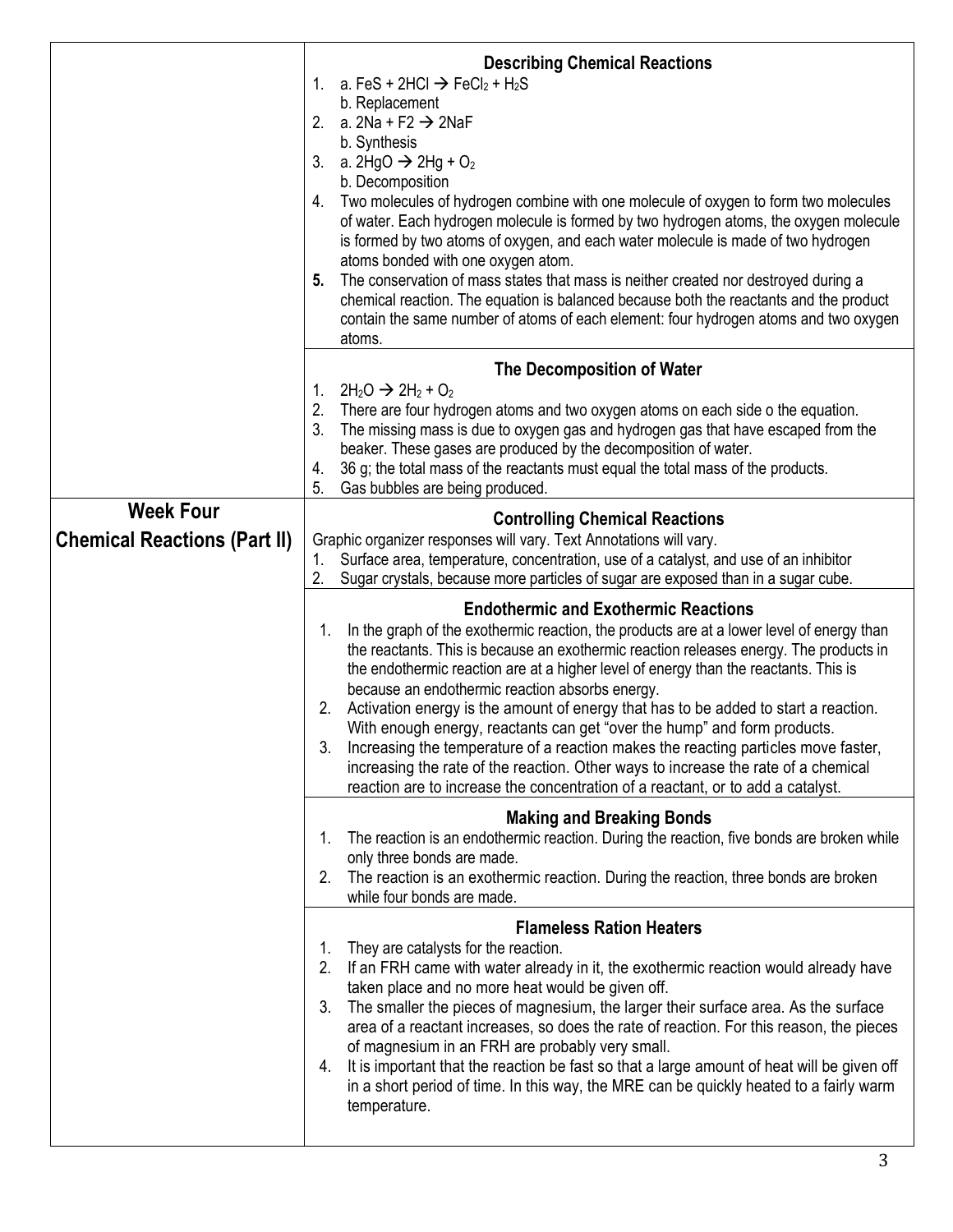| <b>Week Five</b>                  | The Water Cycle                                                                                                                                                                                                                                                                                                                                                                                                                                                                                                                                                                                                                                                                                                                                                                                                                                                                                                                                                                                                                                                                                                                                                                                                                                                             |
|-----------------------------------|-----------------------------------------------------------------------------------------------------------------------------------------------------------------------------------------------------------------------------------------------------------------------------------------------------------------------------------------------------------------------------------------------------------------------------------------------------------------------------------------------------------------------------------------------------------------------------------------------------------------------------------------------------------------------------------------------------------------------------------------------------------------------------------------------------------------------------------------------------------------------------------------------------------------------------------------------------------------------------------------------------------------------------------------------------------------------------------------------------------------------------------------------------------------------------------------------------------------------------------------------------------------------------|
| <b>Cycling of Energy in</b>       | Answers and Annotations will vary.                                                                                                                                                                                                                                                                                                                                                                                                                                                                                                                                                                                                                                                                                                                                                                                                                                                                                                                                                                                                                                                                                                                                                                                                                                          |
| <b>Ecosystems</b>                 | <b>Biogeochemical Cycles</b><br><b>Carbon Cycle</b><br>Answers will vary. Student models should contain factual explanations of the role of<br>photosynthesis and cellular respiration in the cycling of carbon. Equations included in<br>student models should be correct.                                                                                                                                                                                                                                                                                                                                                                                                                                                                                                                                                                                                                                                                                                                                                                                                                                                                                                                                                                                                 |
|                                   | <b>Nitrogen Cycle</b><br>Answers will vary. Students should recognize that microscopic organisms, which are small<br>in scale, have a large-scale impact on life on Earth. Plants use the nitrates releases by soil<br>bacteria to create molecules that the plants need, such as amino acids and proteins. Other<br>organisms in the food web also use the nitrogen compounds created by the plants to<br>create the proteins and amino acids needed in their own bodies.                                                                                                                                                                                                                                                                                                                                                                                                                                                                                                                                                                                                                                                                                                                                                                                                  |
|                                   | <b>Phosphorus Cycle</b>                                                                                                                                                                                                                                                                                                                                                                                                                                                                                                                                                                                                                                                                                                                                                                                                                                                                                                                                                                                                                                                                                                                                                                                                                                                     |
|                                   | Answers will vary. Sample response: Animals participate in the phosphorus cycle by eating<br>plants that absorb phosphorus.                                                                                                                                                                                                                                                                                                                                                                                                                                                                                                                                                                                                                                                                                                                                                                                                                                                                                                                                                                                                                                                                                                                                                 |
| <b>Week Six</b>                   | <b>Hydroelectric Station Model: Downspout Generator</b>                                                                                                                                                                                                                                                                                                                                                                                                                                                                                                                                                                                                                                                                                                                                                                                                                                                                                                                                                                                                                                                                                                                                                                                                                     |
| <b>Energy Transformations</b>     | 1.<br>C<br>2.<br>Energy Inputs: Kinetic energy of water, Gravitational potential energy of water<br>Energy Outputs: Electrical energy, Thermal energy, Sound energy<br>3.<br>D<br>Gravitational, mechanical, electrical<br>4.<br>Rainwater on the roof has (chemical/gravitational/mechanical) energy, which is<br>converted to (electrical/gravitational/mechanical) energy when it flows to the<br>downspout and spins the waterwheel. As the waterwheel spins, the generator<br>converts the energy to (chemical/electrical/gravitational) energy.<br>5.<br>B<br>Answers will vary. Sample response:<br>6.<br>A way to improve the prototype is to add multiple waterwheels to it. If you have larger cups<br>and a wider funnel, more water could be put into the wheel causing it to spin faster and<br>create more kinetic energy that would be converted to electrical energy by the generator. If<br>more wheels are added, the efficiency of the waterwheel prototype would be a lot higher<br>due to a more constant heavy flow of mechanical energy from the spinning of the wheel<br>that can contain more water than its counterpart. A trade-off for the modification would be<br>the higher expense and a larger amount of space that it would be occupying. |
| <b>Week Seven</b>                 | <b>Understanding Solutions</b>                                                                                                                                                                                                                                                                                                                                                                                                                                                                                                                                                                                                                                                                                                                                                                                                                                                                                                                                                                                                                                                                                                                                                                                                                                              |
| <b>Acid, Bases, and Solutions</b> | Graphic organizers on solutions, colloids, and suspensions will vary.                                                                                                                                                                                                                                                                                                                                                                                                                                                                                                                                                                                                                                                                                                                                                                                                                                                                                                                                                                                                                                                                                                                                                                                                       |
|                                   | The Chemistry of Ice Cream                                                                                                                                                                                                                                                                                                                                                                                                                                                                                                                                                                                                                                                                                                                                                                                                                                                                                                                                                                                                                                                                                                                                                                                                                                                  |
|                                   | The water would freeze at a higher temperature than the other ingredients do. All of the<br>1.<br>water in ice cream would exist as ice. Large crystals of ice would form, which would<br>prevent the ice cream from having a smooth texture.<br>As the particles of the colloid clump together, the air would escape from the mixture.<br>2.<br>There would be no pint in adding air to the mixture until the particles became sufficiently<br>3.<br>mixed and their temperature is cool enough to trap the air.<br>Milk is more stable because it remains a colloid at a much wider range of temperatures<br>4.<br>than does ice cream.                                                                                                                                                                                                                                                                                                                                                                                                                                                                                                                                                                                                                                   |